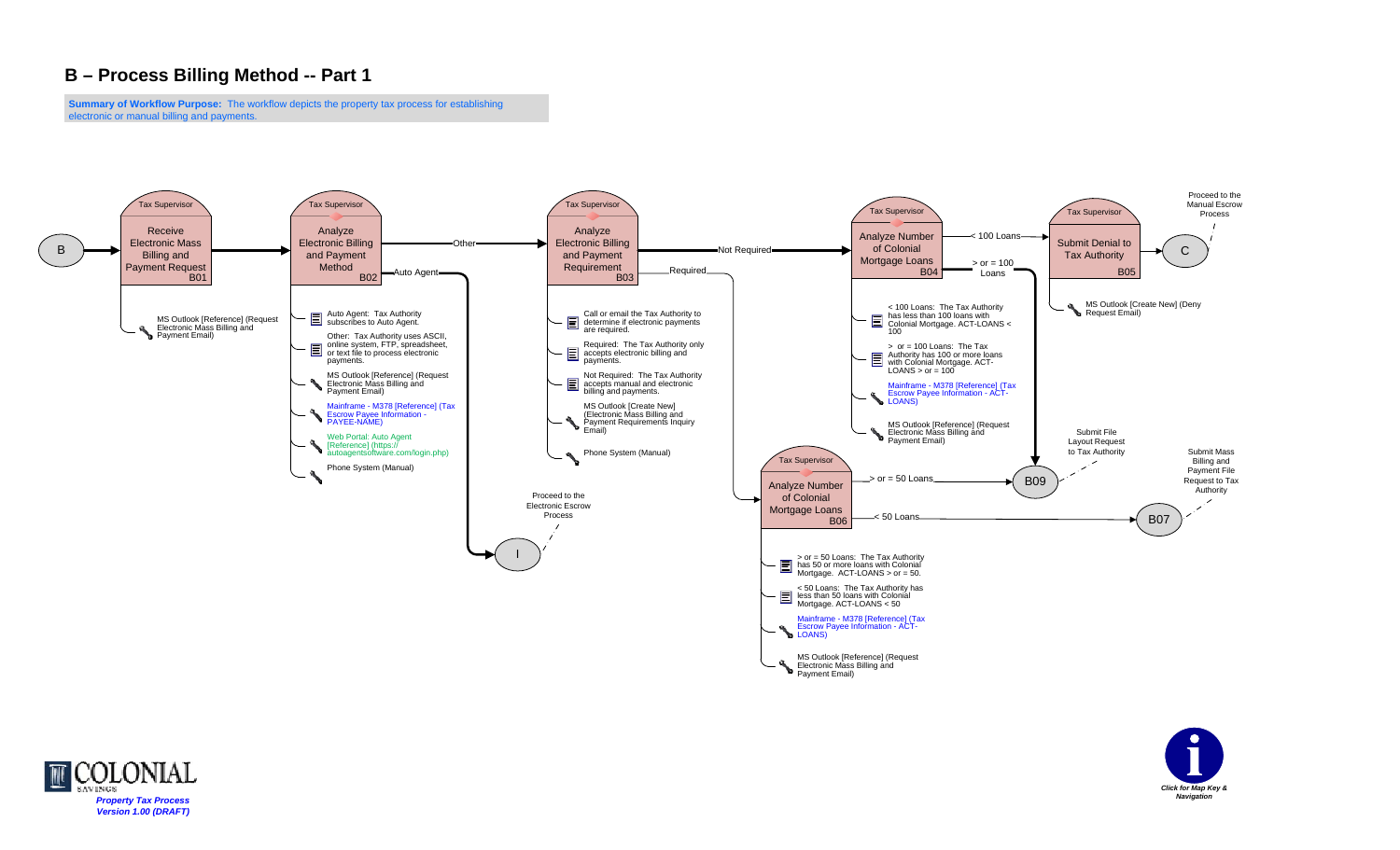**Summary of Workflow Purpose:** The workflow depicts the setup process for a Tax Authority with less than 50 loans that only accepts electronic billing and payments.





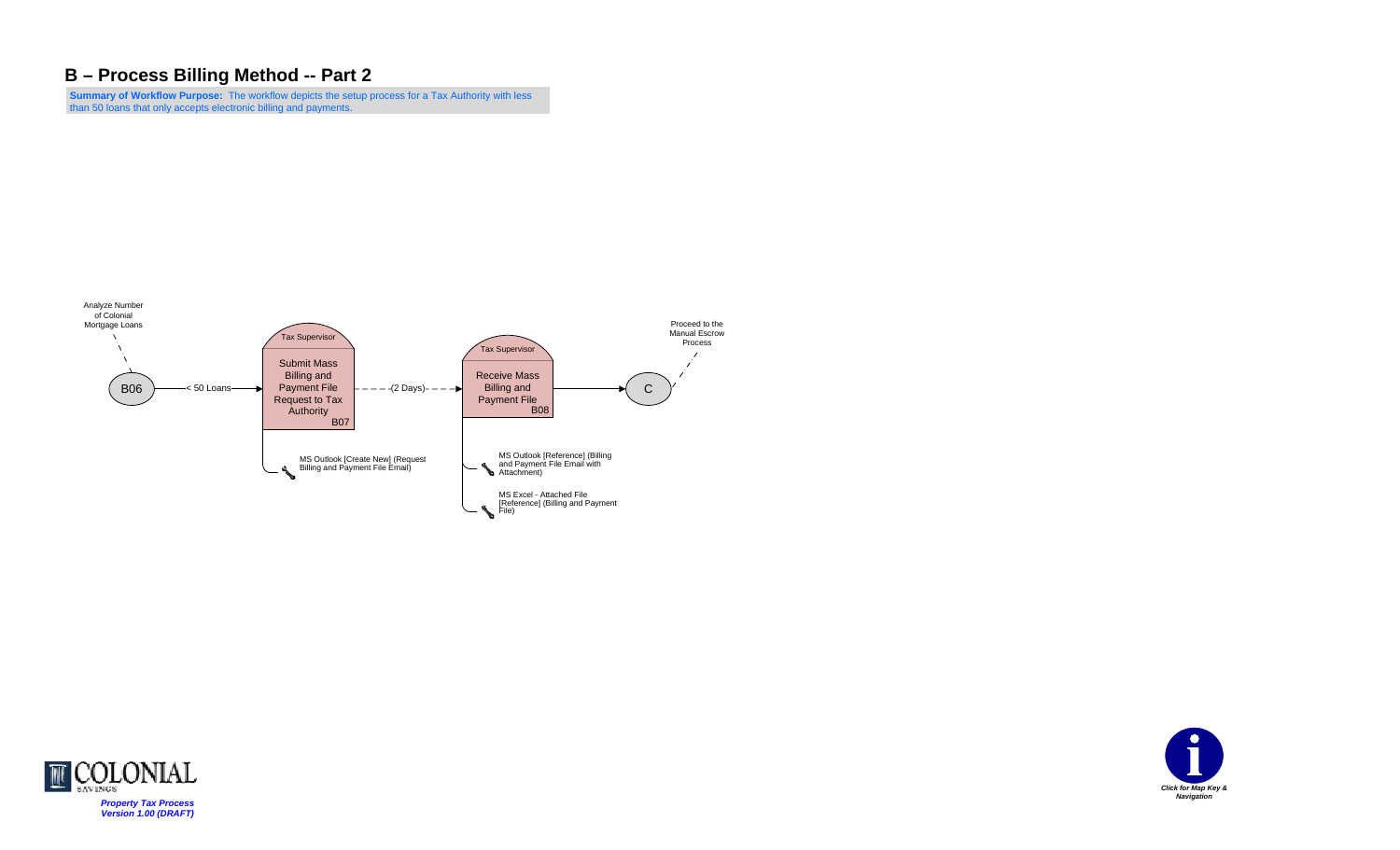



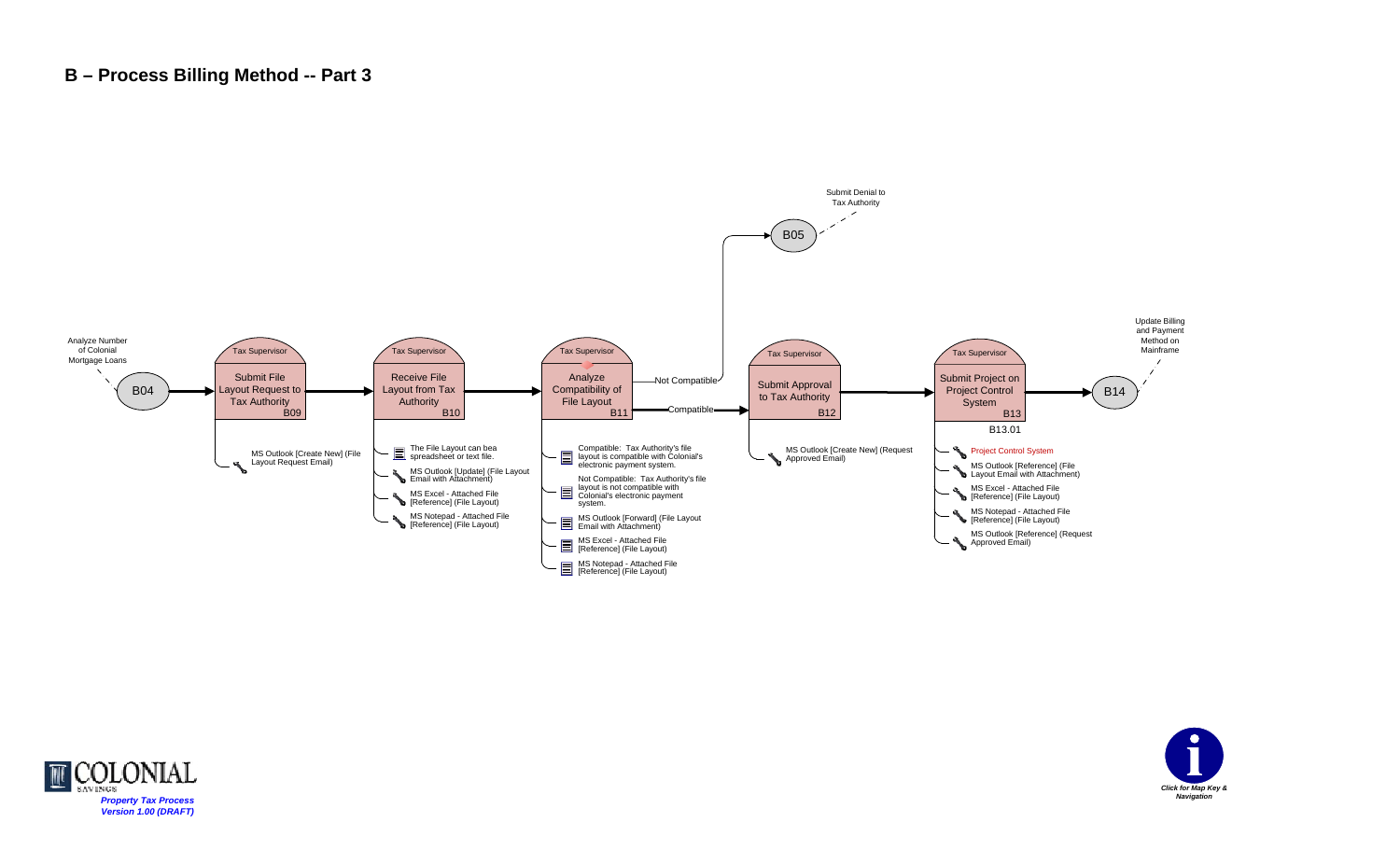### **B13 – Submit Project on Project Control System -- Part 1**



MS Notepad - Attached File **Reference]** (File Layout)

**[Reference]** (File Layout)



MS Notepad - Attached File [Reference] (File Layout)

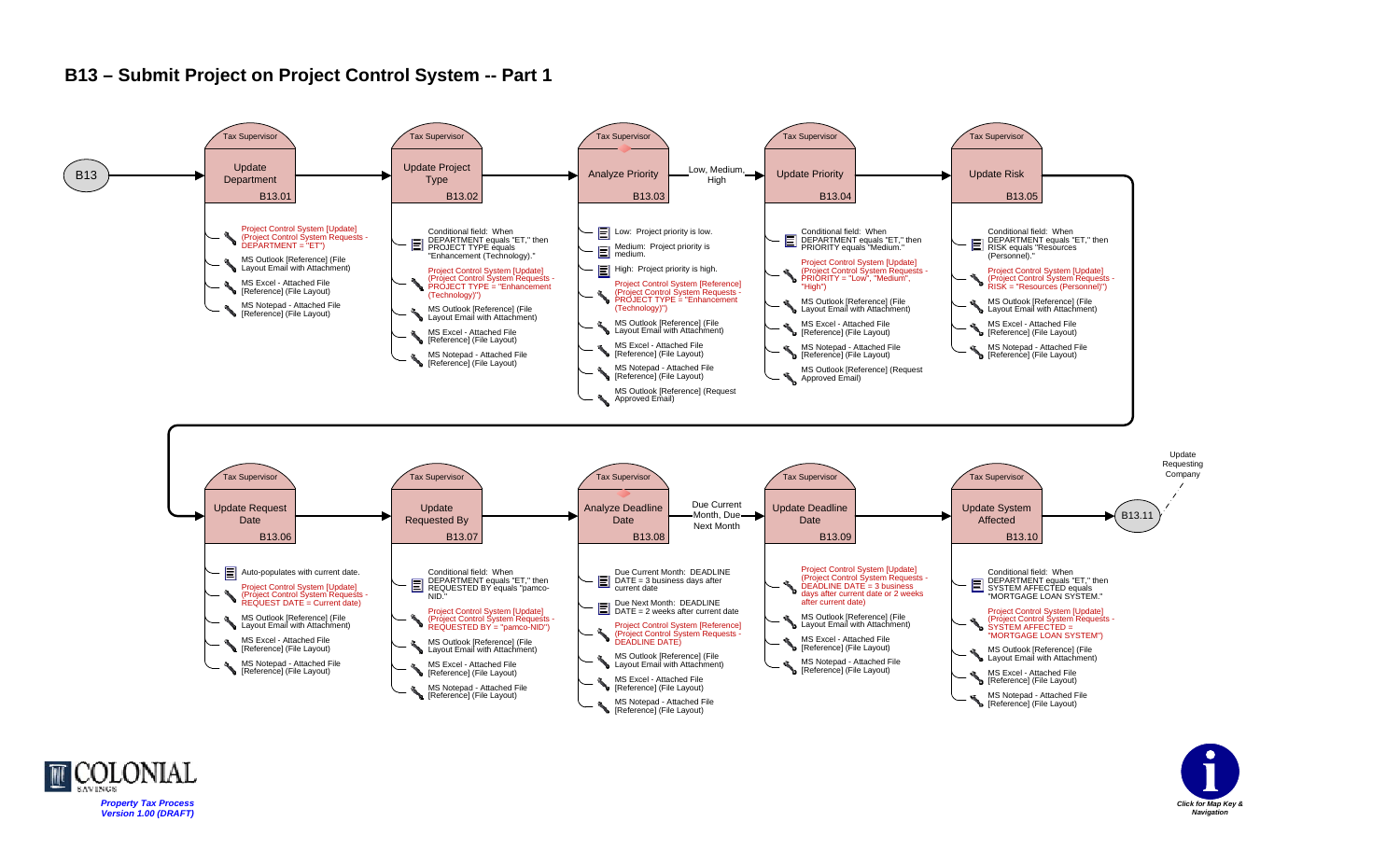

## **B13 – Submit Project on Project Control System -- Part 2**



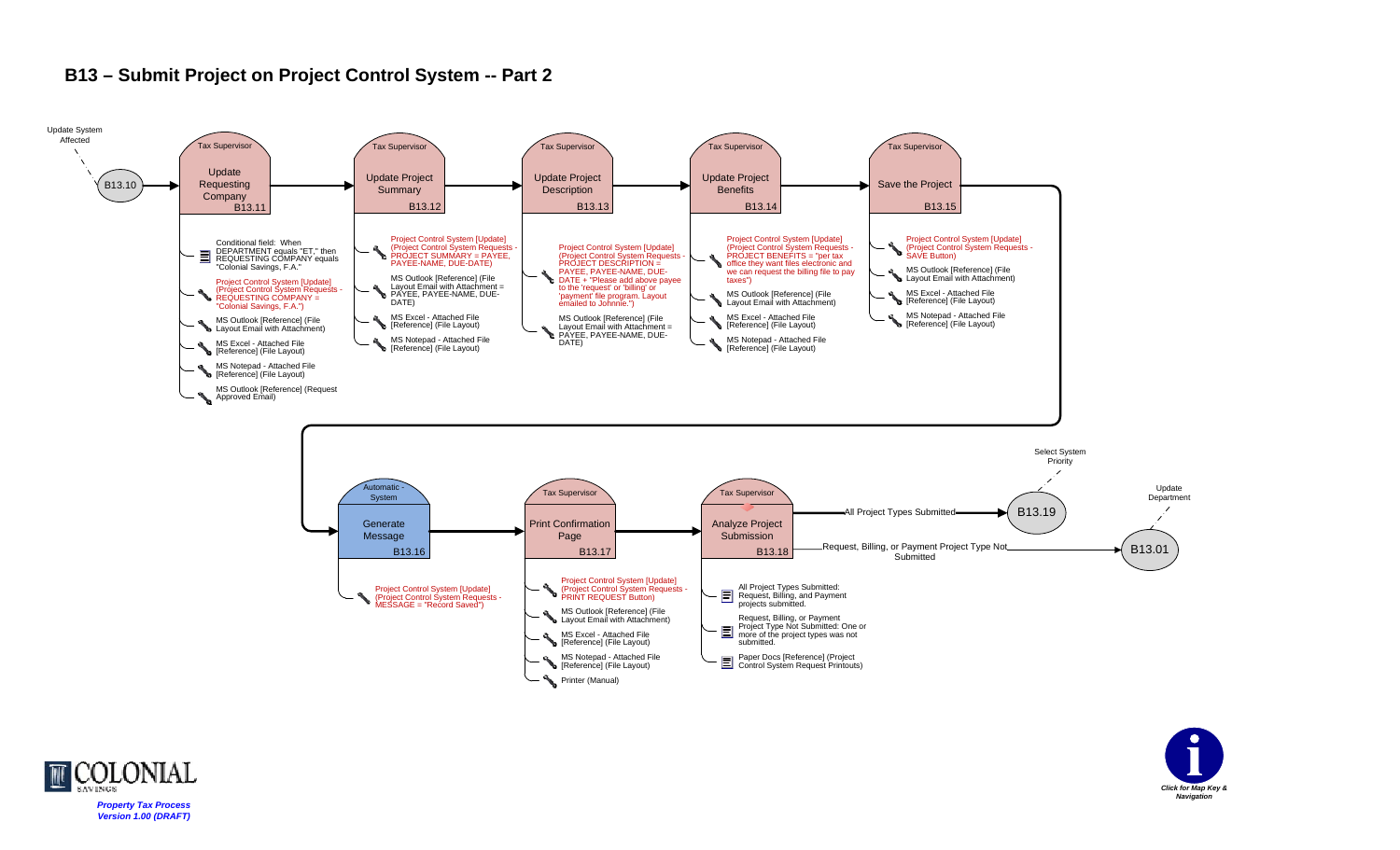### **B13 – Submit Project on Project Control System -- Part 3**



*Click for Map Key & Navigation*

COLONIAL *Property Tax Process Version 1.00 (DRAFT)*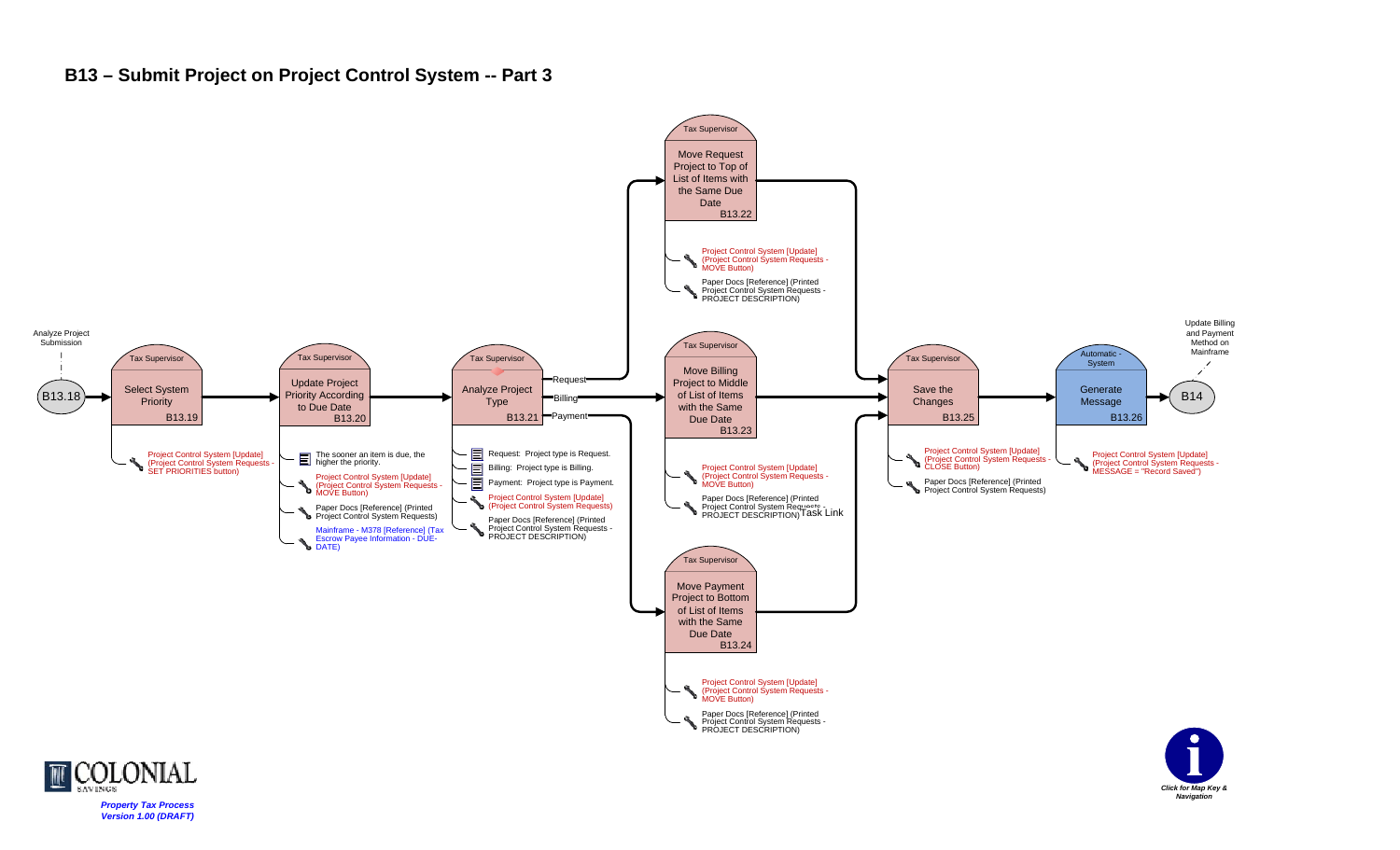

*Property Tax Process Version 1.00 (DRAFT)*